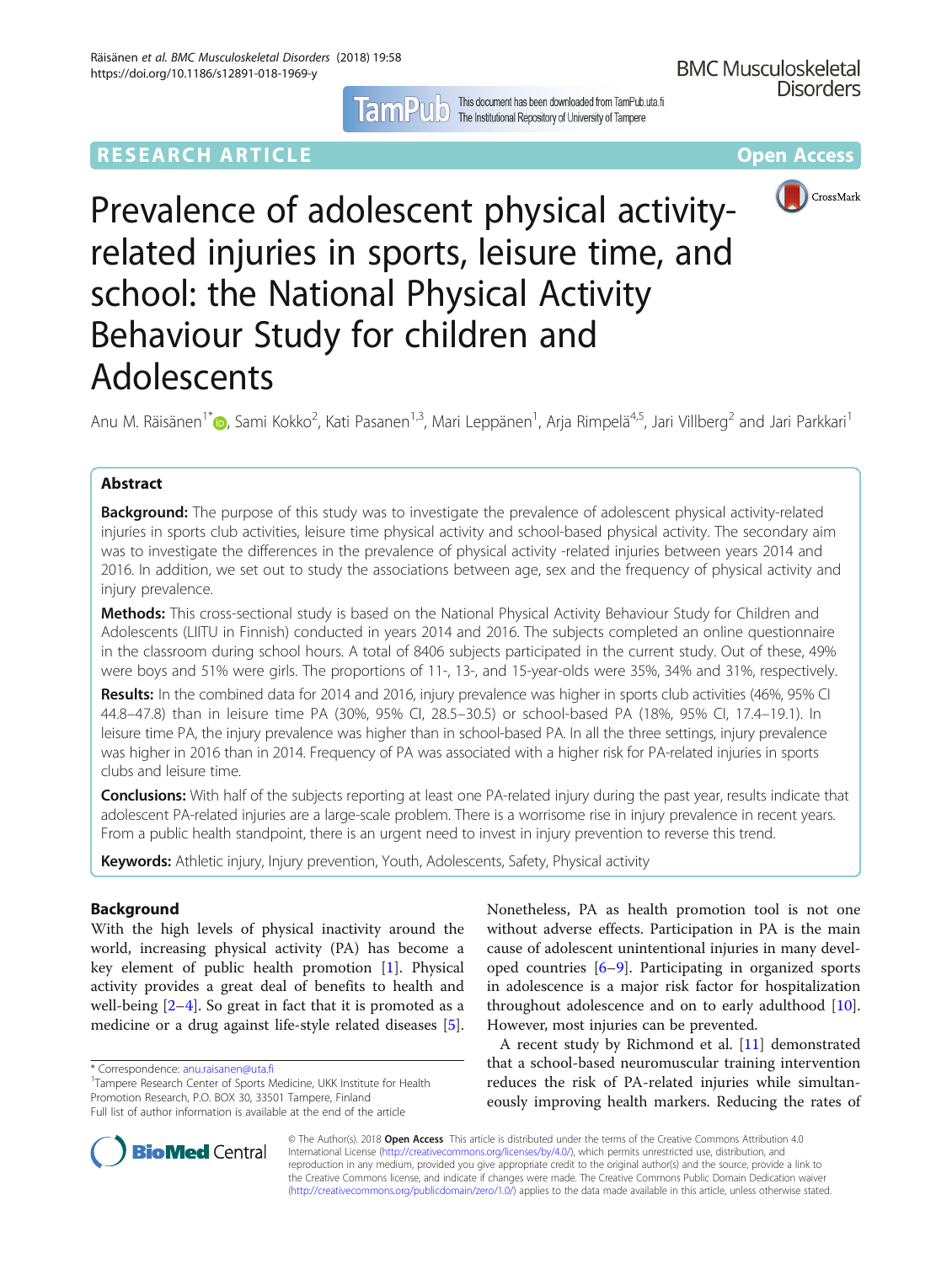leisure time PA injuries among adolescents is also possible, as has been proven by bicycle helmet use [\[12](#page-6-0)]. Furthermore, several studies have shown that it is possible to prevent adolescent injuries in organized sports by neuromuscular training [\[13](#page-6-0)–[17](#page-6-0)].

With most studies focusing on injuries in organized sports, there is still limited knowledge on PA-related injuries in other settings. Some previous studies have investigated the injuries in school children in sports, leisure time and school sports [\[18](#page-6-0), [19](#page-6-0)]. In our recent study [\[20](#page-6-0)] on adolescent injuries we observed the highest injury prevalence in sports club activities, followed by leisure time PA and school-based PA.

One established risk factor for PA-related injury is a previous PA-related injury [\[21](#page-6-0)–[23\]](#page-6-0). Therefore, one of the most efficient ways to reduce injury rates is to prevent the first injuries. Injuries can have short and long term consequences on adolescent health. In short term, an injury can lead to unfavorable weight gain and negative changes on obesity markers [\[24](#page-6-0), [25](#page-6-0)]. In long term, the risk of osteoarthrosis later in life is increased [\[26](#page-6-0)]. The fear of further injury can limit participation and lead to dropping out of PA. Because of reduced activity, individuals will eventually lose the health benefits produced by PA and this will have negative effects on public health. To achieve best possible results, all PA promotion efforts should include injury prevention in to their agenda [\[27](#page-6-0), [28](#page-6-0)].

The purpose of this study was to investigate the prevalence of adolescent PA-related injuries in sports club activities, leisure time PA and school-based PA. The secondary aim of the study was to investigate the differences in the prevalence of PA-related injuries between 2014 and 2016. In addition, we set out to study the associations between age, sex and the frequency of PA and injury prevalence.

### Methods

This cross-sectional investigation is based on the National Physical Activity Behaviour Study for Children and Adolescents (LIITU in Finnish) conducted in years 2014 and 2016. The first data collection in 2014 was carried out in connection with the World Health Organization Cross-national Health Behaviours in School-Aged Children study (HBSC). In 2016, the National Physical Activity Behaviour Study for Children and Adolescents was carried out independently. For both data collections, a random sample of schools was drawn from the Statistics Finland database based on the HBSC protocol [[29\]](#page-6-0). The subjects completed the online questionnaire in the classroom during a lesson. The questionnaire included questions on several aspects of PA participation. The current study is based on the questions on PA-related injuries.

In 2014, 195 schools (3452 subjects) agreed to participate in the study. A total of 3071 subjects replied to the online questionnaire, making the response rate 89%. Due to incomplete or inconsistent answers, 269 subjects were excluded and 2802 subjects were included in the study. In 2016, 285 Finnish-language schools (10,513 subjects) and 65 Swedish-language schools (1975 subjects) agreed to participate and 7565 subjects replied to the online questionnaire, making the response rate 61%. Out of these, 174 were excluded due to incomplete or inconsistent answers. In addition, the youngest subjects (9 years,  $n = 1787$ ) did not participate in the injury part of the questionnaire and were excluded from the current study. In 2016, a total of 5604 subjects were included in the study.

A total of 8406 subjects were included in the current study. Out of these, 49% were boys and 51% were girls. The proportions of 11- (5th graders), 13- (7th graders) and 15-year-olds (9th graders) were 34.6%, 34.4% and 31.0%, respectively.

#### Physical activity-related injuries

The injury prevalence refers to the proportion of subjects who were injured in physical activities during the past twelve months. No definition for injury was provided in the questionnaire. The injury prevalence in three settings were based on three questions: 'During the past year, have you suffered an injury in sports club activities?', 'During the past year, have you suffered an injury in leisure time physical activities (not in a sports club)?' and 'During the past year, have you suffered an injury in a physical education class or instructed student sports?'. Four options were provided: 'No', 'Once', 'Twice', and 'Three times or more'. The question about sports club injuries was only asked from the subjects who had reported participating in sports club activities in an earlier question (54% in 2014 and 62% in 2016). Questions regarding leisure time PA and schoolbased PA injuries were asked from all subjects.

The injury prevalence in sports club activities was calculated as a percentage of subjects reporting at least one sports club injury out of subjects reporting participation in sports club activities. The injury prevalence in leisure time PA and school-based PA was calculated as a percentage of subjects reporting at least one injury out of all subjects.

## Frequency of physical activity

Physical activity levels were derived from a question 'How often do you participate in physical activities in your spare time?' The question was asked separately for five environments: school-based clubs (not physical education classes)/ sports clubs/other clubs (e.g. church clubs, scouts)/private sector facilities (e.g. gyms, ski slopes, riding schools, dance schools)/unorganized activities (e.g. backyard games). Five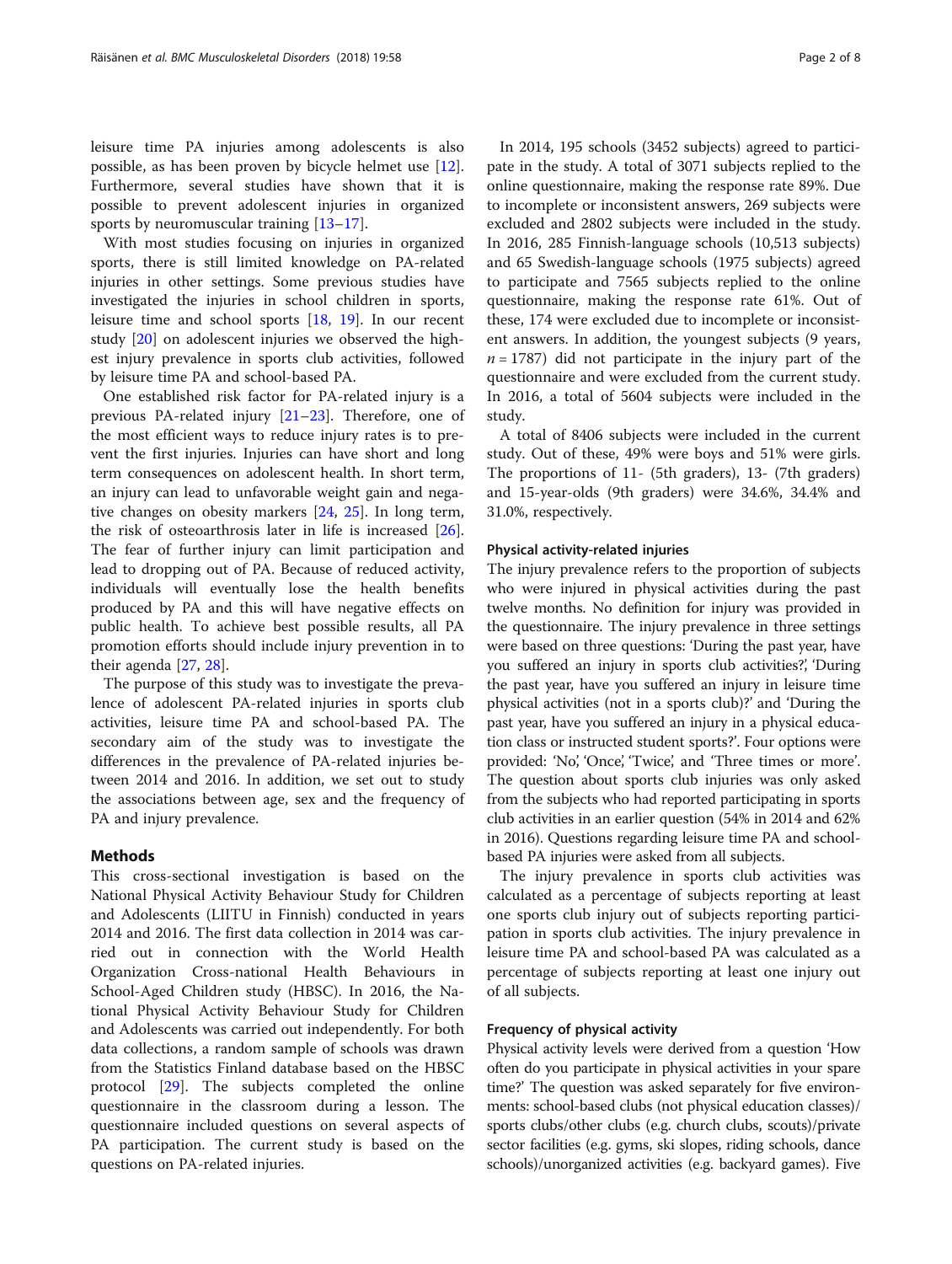## Ethics

The study follows the ethical principles of the Declaration of Helsinki. The online questionnaire was anonymous. Subjects were informed of the aims, methods, voluntary participation, privacy and confidentiality of the collected information. The study protocol has been approved by the Ethics Committee of the University of Jyväskylä. Written informed consent was not required.

## Statistical methods

The data from 2014 and 2016 was combined and used in all the analysis. In the comparison of injury prevalence between years 2014 and 2016, only Finnish-language subjects where analyzed since Swedish-language schools were not represented in the 2014 data. Age groups were used in reporting instead of grade to allow for international comparisons. The 11-year-olds represented all the 5th graders, even if they had already turned 12. Similarly, the 13-year-olds represented the 7th graders and the 15-year-olds represented the 9th graders.

Analyses were performed using SPSS (v.24, SPSS Inc., Chicago, Illinois, USA). The differences in the injury prevalence between the three PA settings were analyzed by Wilcoxon signed rank test. The ordinal logistic regression analysis was used to study the trend of injury prevalence and the associations between age, sex and frequency of PA and injury prevalence. The significance level was set at  $p < 0.05$ .

## Results

## Injury prevalence in sports clubs, leisure time PA and school-based PA

In the combined data, 47% (95% CI, 46.2–48.4) of the subjects had suffered at least one PA-related injury during the past 12 months. The injury prevalence was higher in sports club activities (46%, 95% CI 44.8– 47.8) than in leisure time PA (30%, 95% CI, 28.5– 30.5, p < 0.001) and school-based PA (18%, 95% CI, 17.4–19.1,  $(p < 0.001)$ ). In leisure time PA, the injury prevalence was higher than in school-based PA  $(p < 0.001)$ . Injury prevalence in the total data in the three settings is presented in Fig. [1](#page-3-0).

## Association between injury prevalence and sex

Boys had significantly more injuries than girls in sports club activities (OR 1.31, 95% CI, 1.17–1.46,  $p < 0.001$ ) and in leisure time PA (OR 1.49, 95% CI, 1.35–1.64,  $p < 0.001$ ). In school-based PA there was no significant difference in injury prevalence between boys and girls. The injury

prevalence in different settings among boys and girls is presented in Fig. [1](#page-3-0). The odds ratios for injuries in different settings are presented in Table [1.](#page-3-0)

## Association between injury prevalence and age

Among boys, age was associated with leisure time injuries: the oldest subjects had significantly less injuries compared to the youngest (OR 0.63, 95% CI, 0.53–0.75,  $p < 0.001$ ). Among girls, age was associated with injuries in all three settings. In sports clubs the 13-year-olds had the highest risk of injury (OR 1.48, 96% CI, 1.23–1.77,  $p < 0.001$ ). In leisure time PA the oldest girls had significantly less injuries than the youngest (OR 0.69, 95% CI, 0.59–0.83,  $p < 0.001$ ). In school-based PA the 13-yearolds had less injuries than the 11-year-olds (OR 0.79, 95% CI 0.65-0.97,  $p = 0.02$ ). Injury prevalence in different settings by age groups is presented in Fig. [2](#page-4-0).

## Association between injury prevalence and physical activity in sports club and leisure time

In sports club activities and leisure time PA the risk of injury increased significantly along with the frequency of PA. The odds ratios for sports club injuries and leisure time PA injuries in different activity levels are presented in Table [2.](#page-4-0)

## The trend of injury prevalence

In 2016 the injury prevalence was significantly higher in all three PA settings than in 2014. The prevalence of sports club injuries increased from 41% to 48% ( $p < 0.001$ ). In leisure time PA, the prevalence increased from 24% to 32% ( $p < 0.001$ ). In school-based PA the injury prevalence was 14% in 2014 and 19% in 2016 ( $p < 0.001$ ). Injury prevalence in the three settings 2014 and 2016 for boys and girls is presented in Fig. [3](#page-5-0).

## **Discussion**

This study showed that half of the participating adolescents had been injured in sports club activities, one in three in leisure time PA and one in five in school-based PA during the past 12 months. The most worrisome finding was the increase in injury prevalence in all three PA settings between 2014 and 2016.

Participating in sports club activities seems to be getting more and more popular among adolescents. In the present study, there was a rise from 54% of subject participating in sports club activities in 2014 to 62% in 2016. In the HBSC study in 2010 the rate was 46% [\[30](#page-6-0)]. Previous studies on injuries in sports, leisure time PA and school-based PA have consistently reported the highest injury rates in sports out of the three settings [[18](#page-6-0)–[20](#page-6-0)]. In our previous study among adolescents, injury prevalence was highest in sports clubs (28% for boys and 24% for girls), followed by leisure time PA (18% for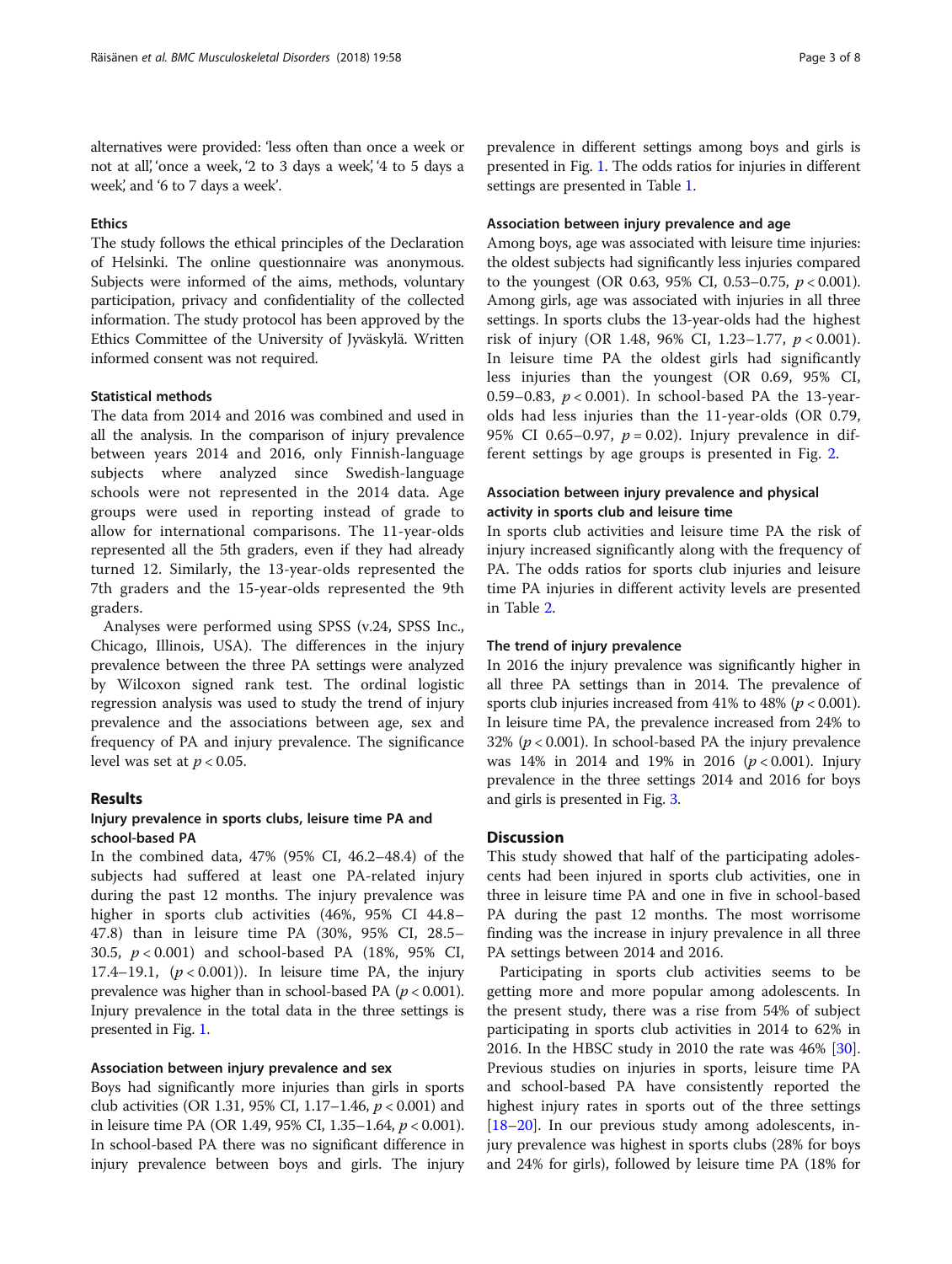<span id="page-3-0"></span>

boys and 13% for girls) and school sports (10% for boys and girls) [[20\]](#page-6-0). Verhagen et al. [[19\]](#page-6-0) studied physical activity and sports-related injuries in 10–12-year-old children. They reported the highest injury incidence in sports (0.66 injuries/1000 h of participation), followed by physical education classes (0.50 injuries/1000 h), and leisure time (0.39 injuries/1000 h). Jespersen et al. [[18](#page-6-0)] studied incidence of musculoskeletal injuries in 6–12 year-old children. Incidence was highest in sports (1.57 injuries/1000 h), followed by leisure time PA (0.57 injuries/1000 h) and physical education classes (0.14 injuries/ 1000 h). The results of this study further support the finding that considerably more injuries occur in sports clubs than in other PA settings. These results, in connection with the growing popularity of sports club participation, highlight the need of more preventative actions in the sports club setting.

To assess the effects of PA promotion on injury prevalence as well as the effectiveness of injury prevention efforts, a monitoring system is needed. Purpose of the biennial LIITU study is to investigate the trend of PA participation and injury prevalence among adolescent Finns. Concerning PA related injuries, these first results are worrisome: in all three setting the injury prevalence was significantly higher in 2016 than in 2014. This finding, while limited to a two-year period, indicate that further efforts are needed to reduce the burden of PArelated injuries to public health and individual wellbeing. However, it must be taken into consideration that the response rate of the National Physical Activity Behaviour Study for Children and Adolescents was lower in 2016 (61%) than 2014 (89%), which could have affected the results in some degree.

Sex was associated with sports club injuries and leisure time PA injuries: boys had significantly more injuries than girls. The association between age and injury risk was influenced by the setting. Among boys we detected an association between age and injury risk only in leisure time PA: the 15-year-old boys had a lower risk of injuries than the 11-year-olds. These results are consistent with those of our previous study  $[20]$  $[20]$ . Among girls the 13year-olds had the highest risk of sports club injury. This is in agreement with the results of Sørensen et al. [[31](#page-6-0)] who reported that among girls the breaking point in sports injury incidence is reached in the age of 13 and both before and after this the incidence was lower. One factor behind the breaking point is presumably the growth spurt [[19\]](#page-6-0). However, this study was unable to demonstrate the breaking point among boys. We didn't detect any differences in sports club injuries among boys in different age groups while Sørensen reported a breaking point to be reached in the age of  $14$  [\[31](#page-6-0)]. A possible explanation for this might be that Sørensen collected only injuries that required medical treatment in the emergency department and in this study all injuries were collected.

The risk of injuries was associated with the frequency of PA. In sports club activities, we detected a statistically

**Table 1** The odds ratios (OR) for injuries in different settings for boys and girls

|       | Ν    | Sports club activities |      |           |         | Leisure time PA |      |           |         | School-based PA |  |                      |      |
|-------|------|------------------------|------|-----------|---------|-----------------|------|-----------|---------|-----------------|--|----------------------|------|
|       |      | Injured (%) OR         |      | 95% CI    |         | Injured (%) OR  |      | 95% CI    | D       | Injured (%) OR  |  | 95% CI               |      |
| Girls | 4314 | 43.4                   |      |           |         |                 |      |           |         |                 |  |                      |      |
| Boys  | 4092 | - 49.4                 | 1.31 | 1.17–1.46 | < 0.001 | 337             | 1.49 | 1.35–1.64 | < 0.001 | 19.0            |  | $1.12$ $1.00 - 1.26$ | 0.05 |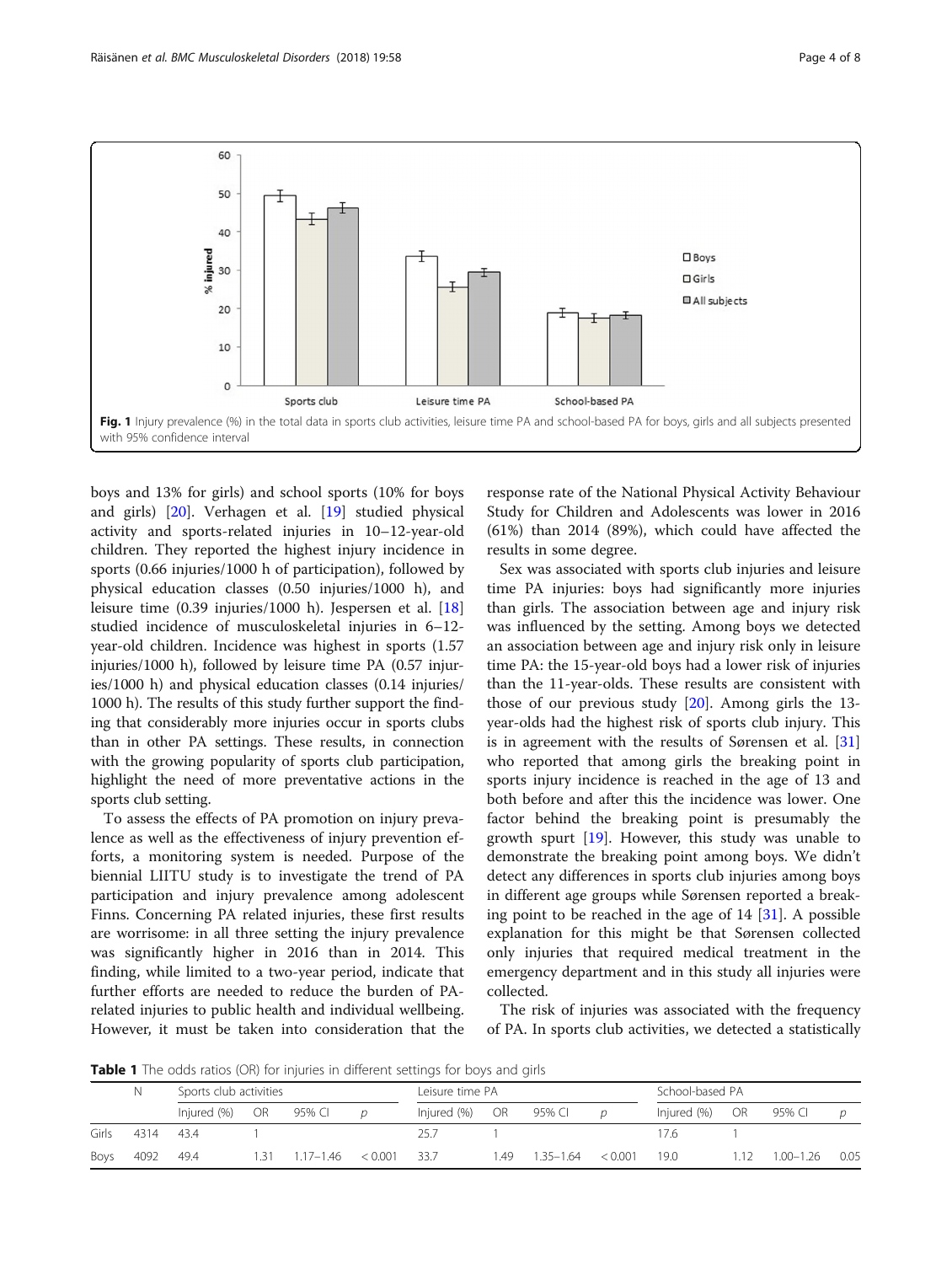<span id="page-4-0"></span>

significant increase in the injury risk when the participation in sports club activities was twice a week or more often. In leisure time PA, the risk was higher among those participating four times a week or more often. Adolescents should be encouraged to meet the PA guidelines despite the increased risk of PA-related injuries. Rather PA promotion should also focus on injury prevention [[27](#page-6-0), [28\]](#page-6-0). To provide adolescents with the greatest health benefits, the focus should be on the

**Table 2** Age and sex-adjusted odds ratios (OR) and 95% confidence intervals (CI) for injuries in sports club activities and leisure time PA by frequency of activity

| Frequency of PA                                                   |     | Sports club activities |               | Leisure time PA |           |   |  |
|-------------------------------------------------------------------|-----|------------------------|---------------|-----------------|-----------|---|--|
|                                                                   | OR. | 95% CI                 | $\mathcal{D}$ |                 | OR 95% CI | D |  |
| Once a week or less 1                                             |     |                        |               |                 |           |   |  |
| 2 to 3 times a week 1.39 1.16-1.66 < 0.001 1.01 0.85-1.20 0.92    |     |                        |               |                 |           |   |  |
| 4 to 5 times a week 2.29 1.90-2.75 < 0.001 1.40 1.17-1.68 < 0.001 |     |                        |               |                 |           |   |  |
| 6 to 7 times a week 3.18 2.51-4.01 < 0.001 1.62 1.34-1.96 < 0.001 |     |                        |               |                 |           |   |  |

promotion of safe PA. This requires the two separated fields of PA promotion and injury prevention to join forces [\[5\]](#page-6-0).

These results provide valuable information for public health policy makers. There is a lack of public health policy on prevention of PA-related injuries and the reason for this has been the lack of relevant information [[32\]](#page-6-0). However, now there is research on the negative consequences of PA-injuries [\[24](#page-6-0)–[26](#page-6-0), [33\]](#page-6-0), socioeconomic costs of injuries [\[34,](#page-6-0) [35](#page-7-0)], activities with high injury incidence [\[36\]](#page-7-0), proven injury prevention methods [[11](#page-6-0), [37,](#page-7-0) [38](#page-7-0)], cost-effectiveness of prevention programs [\[39\]](#page-7-0), and health-benefits of injury training programs [[11](#page-6-0)]. And there has been progress in injury prevention becoming part of the public health policy: in the US the Centers for Disease Control and Prevention include reducing sports and recreation-related injuries in their National Action Plan for Child Injury Prevention [[40](#page-7-0)]. Our results provide valuable information on the extent of the issue in adolescent population in Finland. In Finland, the Government has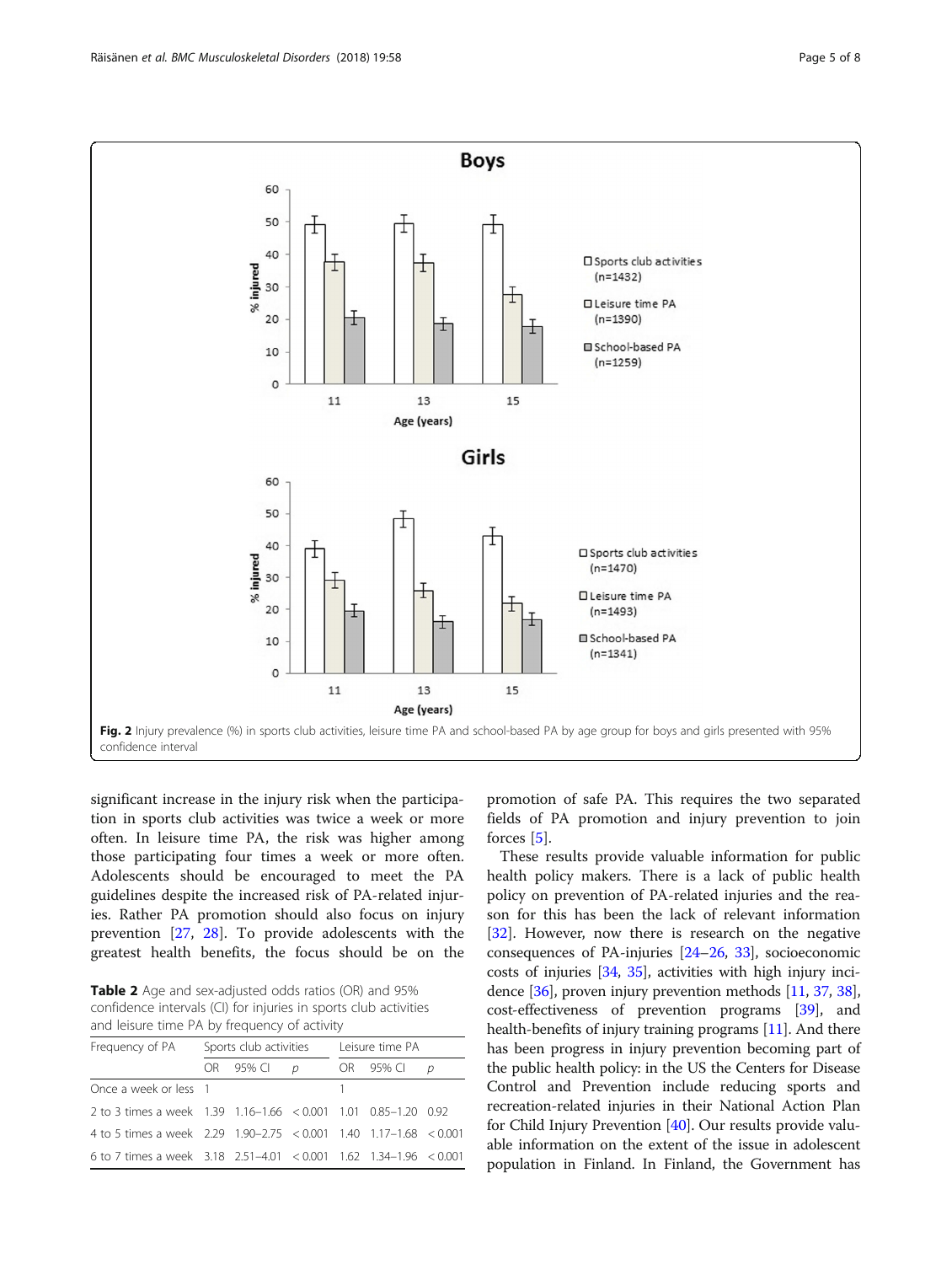<span id="page-5-0"></span>

appointed increasing PA among school-aged children as one of the key projects in the field of knowledge and education [\[41\]](#page-7-0). As such investments are made on the Government level, it is important to monitor the effects these projects have on injury prevalence.

The injury prevalence can be slightly underestimated in this study. The data collection was performed retrospectively and there is always a chance of recall bias. Especially some minor injuries can be difficult to recall and this should be considered a limitation of this work. Another lack of uncertainty is the lack of injury definition in the questionnaire. The subjects could have had different ideas of what constitutes as injury and this could have affected their responses.

## Conclusions

With half of the subjects reporting at least one PArelated injury during the past year, these results indicate that adolescent physical activity-related injuries are a large-scale public health problem. The results show a worrisome rise in injury prevalence in recent years. From a public health standpoint, there is an urgent need to invest in injury prevention to reverse this trend. With sport club activities gaining popularity and nearly half of the adolescents participating in sports club activities getting injured, the greatest effort should be directed there. Preventative measures are necessary among boys and girls equally and in all age groups.

#### Abbreviations

HBSC: Health Behaviours in School-Aged Children study; PA: Physical activity

#### Acknowledgements

Not applicable.

#### Funding

This work has been supported by the Ministry of Education and Culture (grant numbers: OKM/10/626/2014 and OKM/89/626/2015), the Competitive State Research Financing of the Expert Responsibility area of Tampere University Hospital (Grant 9S047 and 9T046) and the Scientific Council of City of Tampere.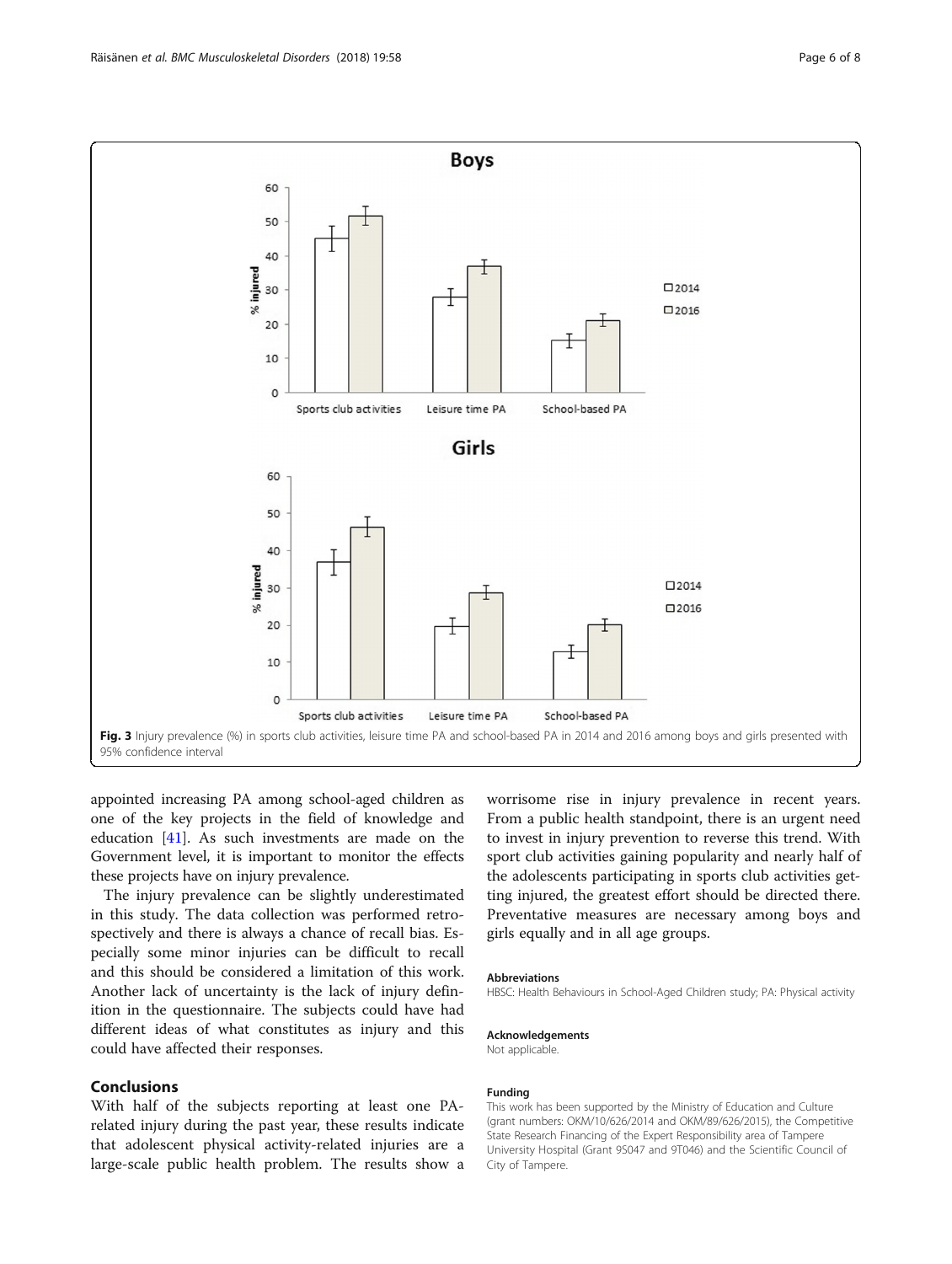#### <span id="page-6-0"></span>Availability of data and materials

The datasets used and analyzed during the current study are available from the corresponding author on reasonable request.

#### Authors' contributions

SK and JP were involved in conceiving the study. SK and JV were responsible for conducting the data acquisition. AMR was responsible for the data analysis and interpretation, KP, ML, AR and JP contributed substantially to the data analysis and interpretation. AMR was the significant manuscript writer. SK, JP, AR, KP, ML and JV were significant manuscript revisers. All authors read and approved the final manuscript. AMR is the guarantor.

#### Ethics approval and consent to participate

The study protocol has been approved by the Ethics Committee of the University of Jyväskylä. Written informed consent was not required; instead a protocol of passive consent was approved by the ethical committee of the University of Jyväskylä, when permitting approval to the study protocol.

#### Consent for publication

Not applicable.

#### Competing interests

The authors declare that they have no competing interests.

#### Publisher's Note

Springer Nature remains neutral with regard to jurisdictional claims in published maps and institutional affiliations.

#### Author details

<sup>1</sup>Tampere Research Center of Sports Medicine, UKK Institute for Health Promotion Research, P.O. BOX 30, 33501 Tampere, Finland. <sup>2</sup>Research Center for Health Promotion, Faculty of Sport and Health Sciences, University of Jyväskylä, Jyväskylä, Finland. <sup>3</sup>Sport Injury Prevention Research Centre, Faculty of Kinesiology, University of Calgary, Calgary, AB, Canada. <sup>4</sup>Faculty of Social Sciences, Health Sciences and PERLA (Tampere Centre for Childhood, Youth and Family Research), University of Tampere, Tampere, Finland. <sup>5</sup>Department of Adolescent Psychiatry, Tampere University Hospital, Tampere, Finland.

#### Received: 19 September 2017 Accepted: 8 February 2018 Published online: 15 February 2018

#### References

- 1. Lee IM, Shiroma EJ, Lobelo F, et al. Effect of physical inactivity on major non-communicable diseases worldwide: an analysis of burden of disease and life expectancy. Lancet. 2012;380:219–29.
- 2. Biddle SJH, Asare M. Physical activity and mental health in children and adolescents: a review of reviews. Br J Sports Med. 2011;45:886–95.
- 3. Hallal PC, Victora CG, Azevedo MR, et al. Adolescent physical activity and health: a systematic review. Sport Med. 2006;36:1019–30.
- 4. Janssen I, LeBlanc AG. Systematic review of the health benefits of physical activity and fitness in school-aged children and youth. Int J Behav Nutr Phys Act. 2010;7:40.
- Verhagen E, Bolling C, Finch CF. Caution this drug may cause serious harm! Why we must report adverse effects of physical activity promotion. Br J Sports Med. 2014:2014–6.
- 6. Pickett W, Molcho M, Simpson K, et al. Cross national study of injury and social determinants in adolescents. Inj Prev. 2005;11:213–8.
- 7. Simon TD, Bublitz C, Hambidge SJ. External causes of pediatric injury-related emergency department visits in the United States. Acad Emerg Med. 2004;11:1042–8.
- 8. Finch CF, Mitchell R, Boufous S. Trends in hospitalised sport/leisure injuries in new South Wales, Australia - implications for the targetting of population-focussed preventive sports medicine efforts. J Sci Med Sport. 2011;14:15–21.
- Pakzad-Vaezi K, Singhal A. Trends in paediatric sport- and recreation-related injuries: an injury surveillance study at the British Columbia Children's hospital (Vancouver, British Columbia) from 1992 to 2005. Paediatr Child Health. 2011;16:217–21.
- 10. Mattila VM, Parkkari J, Koivusilta L, et al. Participation in sports clubs is a strong predictor of injury hospitalization: a prospective cohort study. Scand J Med Sci Sport. 2009;19:267–73.
- 11. Richmond SA, Kang J, Doyle-Baker PK, et al. A school-based injury prevention program to reduce sport injury risk and improve healthy outcomes in youth : a pilot cluster-randomized controlled trial. Clin J Sport Med. 2016;26:291–8.
- 12. Thompson D, Rivara F, Thompson R. Helmets for preventing head and facial injuries in bicyclists (review). Cochrane Database Syst Rev. 1999;(4).
- 13. Hägglund M, Atroshi I, Wagner P, et al. Superior compliance with a neuromuscular training programme is associated with fewer ACL injuries and fewer acute knee injuries in female adolescent football players: secondary analysis of an RCT. Br J Sports Med. 2013;47:974–9.
- 14. Rössler R, Donath L, Verhagen EA, et al. Exercise-based injury prevention in child and adolescent sport: a systematic review and meta-analysis. Sport Med. 2014;44:1733–48.
- 15. Soligard T, Myklebust G, Steffen K, et al. Comprehensive warm-up programme to prevent injuries in young female footballers: cluster randomised controlled trial. Br Med J. 2008;337:a2469.
- 16. Wedderkopp N, Kaltoft M, Lundgaard B, et al. Prevention of injuries in young female players in European team handball. A prospective intervention study. Scand J Med Sci Sport. 1999;9:41–7.
- 17. Junge A, Rösch D, Peterson L, et al. Prevention of soccer injuries: a prospective intervention study in youth amateur players. Am J Sports Med. 2002;30:652–9.
- 18. Jespersen E, Rexen CT, Franz C, et al. Musculoskeletal extremity injuries in a cohort of schoolchildren aged 6-12: a 2.5-year prospective study. Scand J Med Sci Sport. 2015;25:251–8.
- 19. Verhagen E, Collard DCM, MC a P, et al. A prospective cohort study on physical activity and sports-related injuries in 10-12-year-old children. Br J Sports Med. 2009;43:1031–5.
- 20. Räisänen AM, Parkkari J, Karhola L, et al. Adolescent physical activity-related injuries in sports club, school sports and other leisure time physical activities. Cogent Med. 2016;3:1260786.
- 21. Emery CA. Risk factors for injury in child and adolescent sport: a systematic review of the literature. Clin J Sport Med. 2003;13:256–68.
- 22. Kucera KL, Marshall SW, Kirkendall DT, et al. Injury history as a risk factor for incident injury in youth soccer. Br J Sports Med. 2005;39:462–6.
- 23. Emery CA, Meeuwisse WH, Hartmann SE. Evaluation of risk factors for injury in adolescent soccer: implementation and validation of an injury surveillance system. Am J Sports Med. 2005;33:1882–91.
- 24. Myer GD, Faigenbaum AD, Foss KB, et al. Injury initiates unfavourable weight gain and obesity markers in youth. Br J Sports Med. 2014;48:1477–81.
- 25. Whittaker JL, Woodhouse LJ, Nettel-Aguirre A, et al. Outcomes associated with early post-traumatic osteoarthritis and other negative health consequences 3-10 years following knee joint injury in youth sport. Osteoarthr Cartil. 2015;23:1122–9.
- 26. Lohmander LS, Englund PM, Dahl LL, et al. The long-term consequence of anterior cruciate ligament and meniscus injuries: osteoarthritis. Am J Sports Med. 2007;35:1756–69.
- 27. Finch CF, Owen N. Injury prevention and the promotion of physical activity: what is the nexus? J Sci Med Sport. 2001;4:77–87.
- 28. Bloemers F, Collard DCM, Paw MCA, et al. Physical inactivity is a risk factor for physical activity-related injuries in children. Br J Sports Med. 2012;46:669–74.
- 29. Currie C, Inchley J, Molcho M, et al. Health behaviour in school-aged children (HBSC) study protocol: background, methodology and mandatory items for the 2013/14 survey. St. Andrews: CAHRU; 2014.
- 30. Aira T, Kannas L, Tynjälä J, et al. Hiipuva liikunta nuoruusiässä. Drop off -ilmiön aikatrendejä ja kansainvälistä vertailua WHO-Koululaistutkimuksen (HBSC-Study) aineistoilla 1986–2010 [Physical activity dies down in adolescence. Trends and international comparisons of the HBSC study from 1986 to 2010]. Jyväskylä: Jyväskylän yliopisto; 2013.
- 31. Sorensen L, Larsen S, Röck N. The epidemiology of sports injuries in school-aged children. Scand J Med Sci Sports. 1996;6:281–6.
- 32. Finch CF. Getting sports injury prevention on to public health agendas addressing the shortfalls in current information sources. Br J Sports Med. 2012;46:70–4.
- 33. Kujala UM, Kaprio J, Sarna S. Osteoarthritis of weight bearing joints of lower limbs in former élite male athletes. BMJ. 1994;308:231–4.
- 34. Cumps E, Verhagen E, Annemans L, et al. Injury rate and socioeconomic costs resulting from sports injuries in Flanders: data derived from sports insurance statistics 2003. Br J Sports Med. 2008;42:767–72.